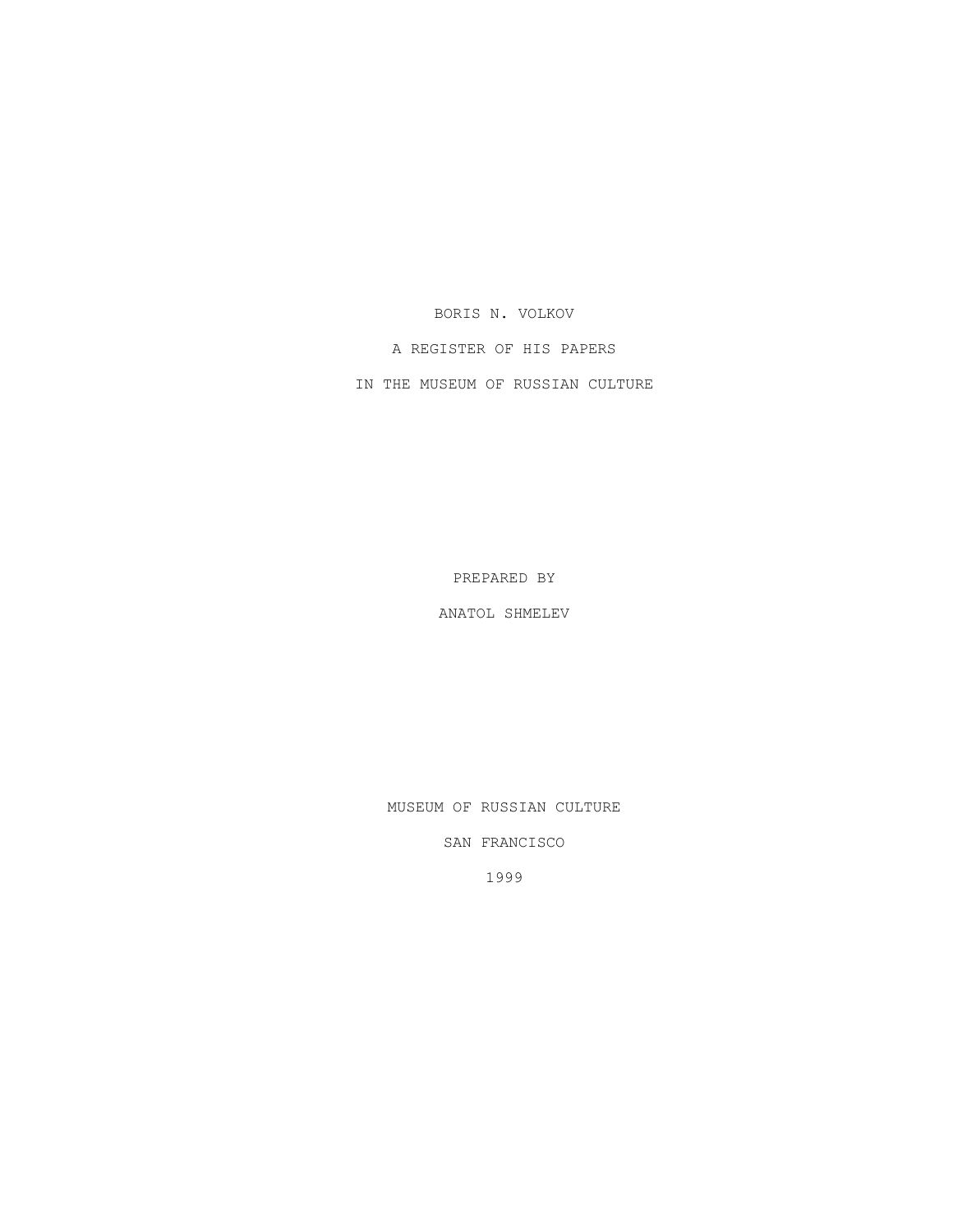# BORIS N. VOLKOV

# BIOGRAPHICAL NOTE

| 1894 May 30 [N.S.] | Born, Ekaterinoslav, Russia                                                     |
|--------------------|---------------------------------------------------------------------------------|
| 1915               | Medic, Russian army                                                             |
| 1917               | Completed university course, Legal Faculty, Moscow<br>University                |
| 1918-1920          | Agent of Provisional Siberian and All-Russian<br>governments (Omsk) in Mongolia |
| 1923               | Emigrated to United States                                                      |
| 1933               | Author, V pyli chuzhikh dorog                                                   |
| 1945               | Translator, United Nations                                                      |
| 1954 June 9        | Died, San Francisco                                                             |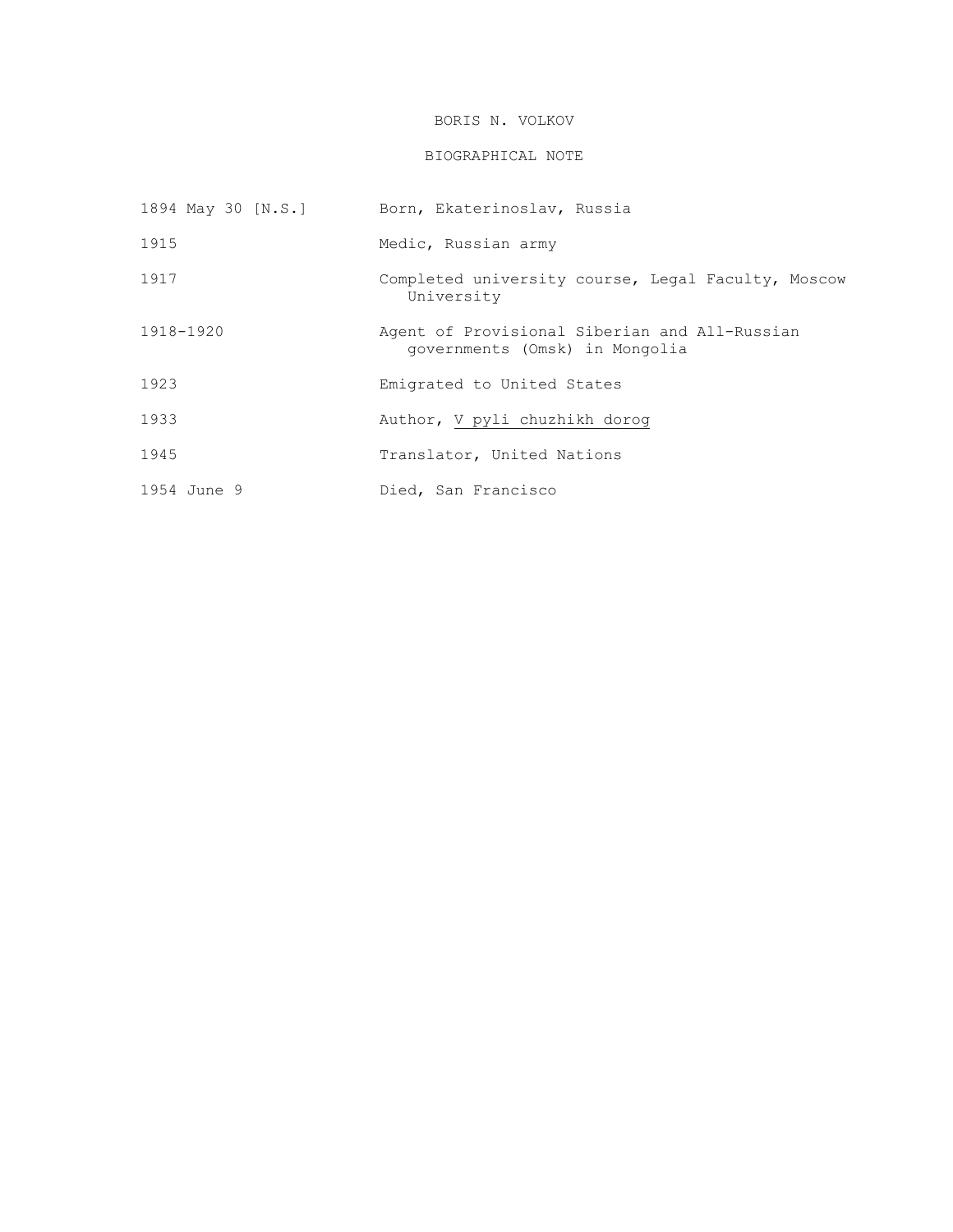#### BORIS N. VOLKOV PAPERS

SCOPE AND CONTENT NOTE

This collection consists mainly of the writings of the emigre poet and writer Boris Volkov. During the First World War, Volkov was a medic with the Russian army on its Western and Caucasian fronts. During the Civil War, he was active in the counterrevolutionary uprising in Irkutsk in 1918, and thereafter was an agent of the Omsk government in Mongolia, where he reported on the political and military situation, particularly with regard to the activities of Ataman G. M. Semenov and General Baron R. F. Ungern-Shternberg.

Among his writings, the most significant piece is the unpublished novel "Conscript to Paradise." The novel itself is based in part on his own experiences and in part on the diary of his wife, nee Elena Petrovna Witte, the daughter of the Russian Councilor to the Mongolian government, but the completed draft is significantly abridged from the original version. The original draft is in the form of a large volume of fragments, which may include typescript fragments of Witte's diary (or Volkov's reworked versions of it). The fragments indicate that the author had in mind a much larger autobiographical novel that would have encompassed his adventures in Siberia, the Transbaikal region of the Far East, and Mongolia during the 1917-1921 period. This material has been left largely in the order received.

Other elements of the collection include Volkov's poetry and smaller prose works, some also of an autobiographical nature, as well as evidence reflecting his anti-Communist views and work in America in the 1930s-1950s. The subject file and printed matter series contains brochures and clippings on this and other subjects.

Left unfilmed due to the general accessibility of materials are a large number of boxes containing clippings and printed matter (in Russian and English, from periodicals such as the San Francisco Chronicle and Examiner, Reader's Digest, American Mercury, Look, etc.) relating to diverse subjects, the most significant of which are Communism and anti-Communism in the United States (including large amounts of materials on McCarthy, espionage trials and Communist propaganda and subversion, as well as dossiers on various public figures representing these movements), international affairs (especially the spread of Communism), and domestic affairs in the USSR and its satellites and in the United States. This material covers the period from the 1930s to 1953.

Detailed processing and preservation microfilming of these materials were made possible by a generous grant from the National Endowment for the Humanities and by matching funds from the Hoover Institution. The grant also provides depositing a microfilm copy in the Hoover Institution Archives.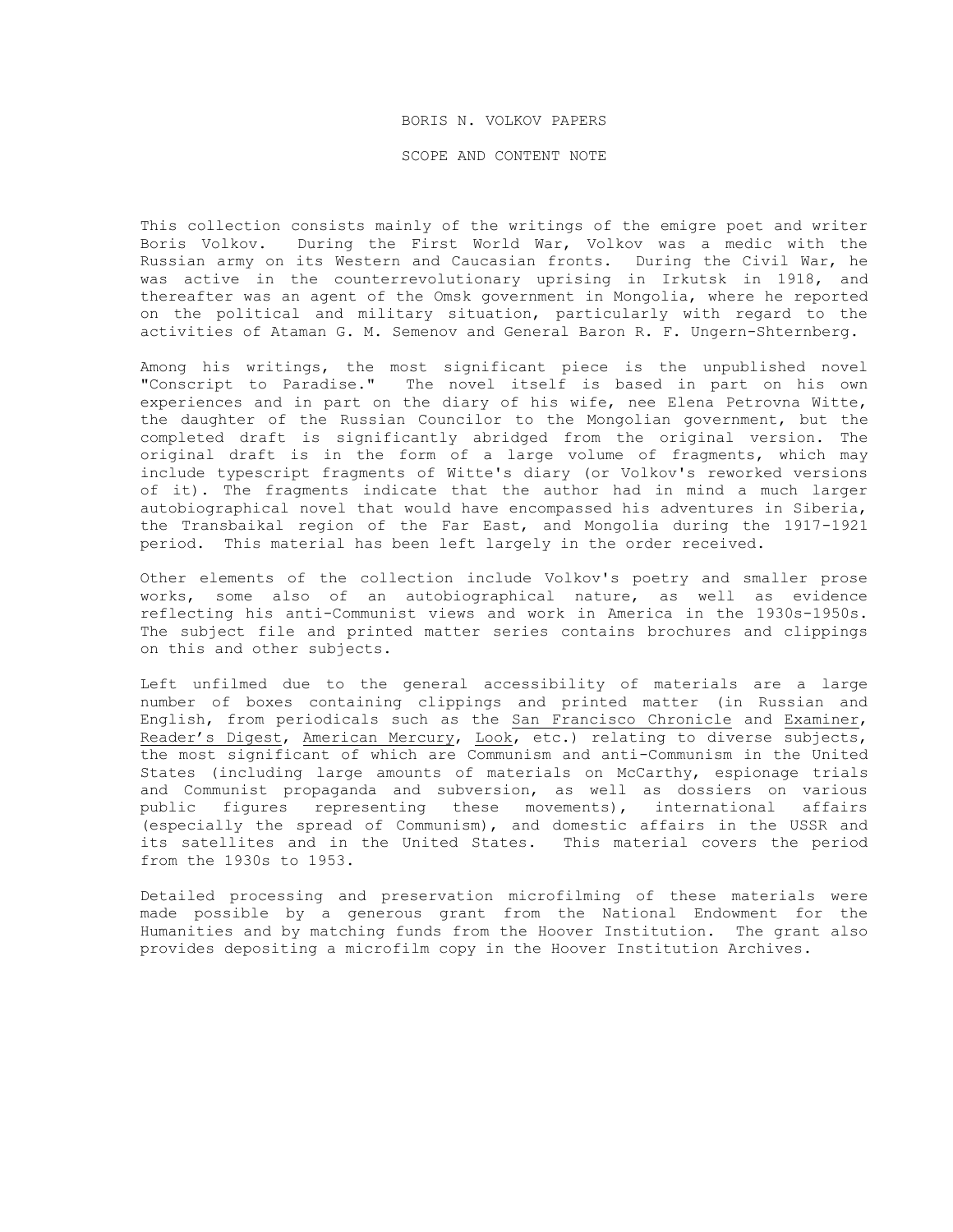### REGISTER

# BORIS N. VOLKOV PAPERS

SERIES DESCRIPTION:

| Box Nos     | Series                                                                                                                                                                                                                                    |
|-------------|-------------------------------------------------------------------------------------------------------------------------------------------------------------------------------------------------------------------------------------------|
| $\mathbf 1$ | BIOGRAPHICAL FILE, 1915-1953. Articles about Volkov,<br>autobiographical notes, correspondence, commercial,<br>employment and service records, arranged alphabetically by<br>physical form                                                |
| $1 - 2$     | CORRESPONDENCE, 1922-1954. Arranged alphabetically by<br>name of correspondent                                                                                                                                                            |
| $2 - 16$    | SPEECHES AND WRITINGS, 1913-1950. Articles, drafts of<br>unpublished autobiographical novel, poetry, letters to the<br>editor and reviews, arranged chronologically by title                                                              |
| $17 - 20$   | SUBJECT FILE, 1913-1953. Mainly clippings, with some<br>correspondence and writings by others, arranged<br>alphabetically by subject                                                                                                      |
| 20          | PRINTED MATTER, 1932-1953. Unsorted brochures on various<br>topics (mainly communism and anti-communism, as well as<br>China and Mongolia), including some rare émigré editions                                                           |
| 21          | PHOTOGRAPHS, C. 1915-1950. Ten photographs include one of<br>Volkov, taken during the First World War, three of Russian<br>translators and interpreters working for the United<br>Nations, and the rest of unidentified people and places |
| 21          | OVERSIZE FILE, 1921-1963. Scrapbooks containing<br>biographical material and writings, as well as oversize<br>writings, arranged alphabetically by physical form                                                                          |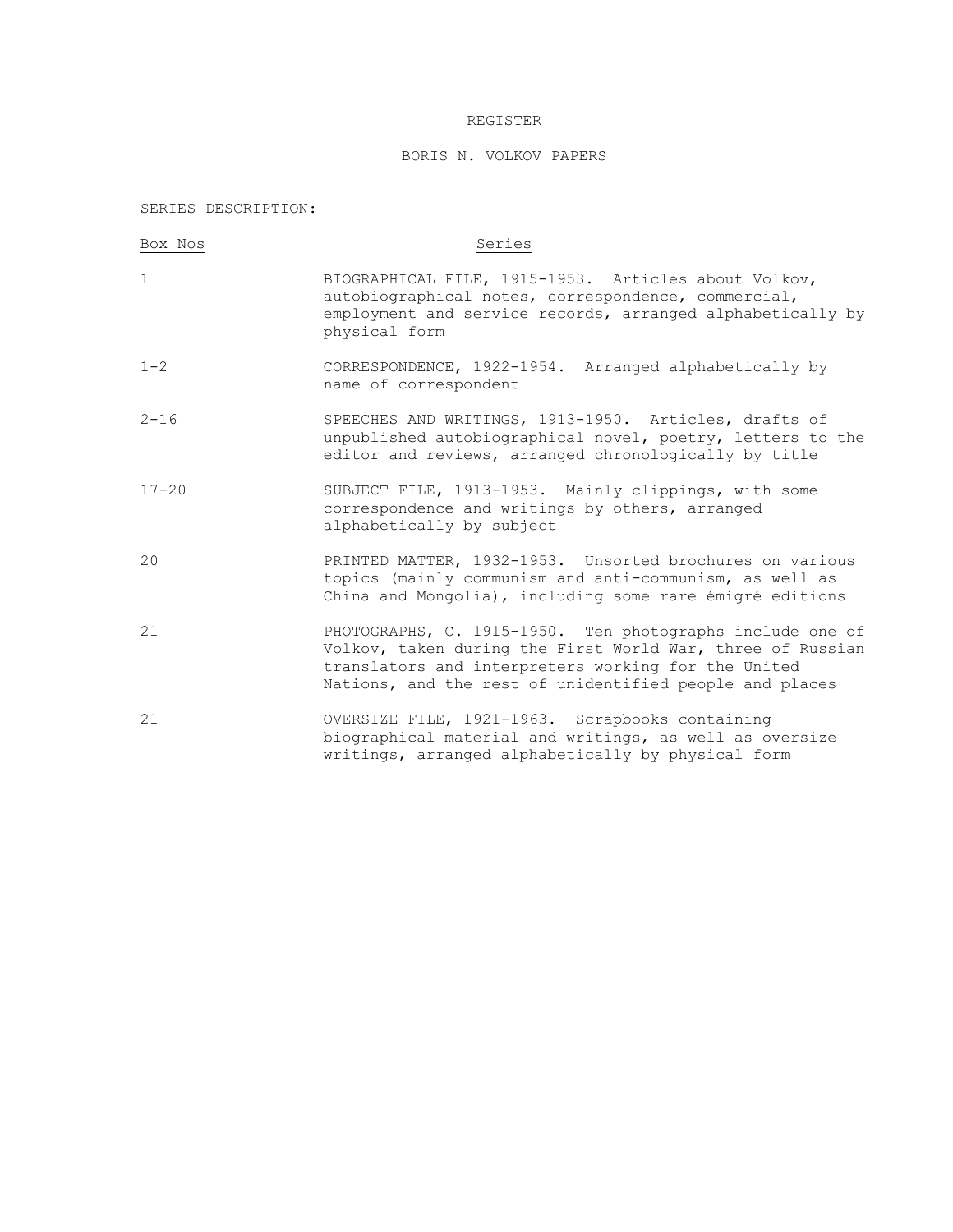|         | Box Folder     |                                                        |
|---------|----------------|--------------------------------------------------------|
| Nos Nos |                | Contents                                               |
|         |                |                                                        |
| $1$ .   |                | BIOGRAPHICAL FILE, 1915-1953. See also SPEECHES AND    |
|         |                | WRITINGS/"A Descendant of Genghis Khan" and OVERSIZE   |
|         |                | FILE/Scrapbooks                                        |
|         | 1              | Addresses                                              |
|         | $\overline{2}$ | Articles about or mentioning Volkov. Includes          |
|         |                | correspondence with Ripley's Believe It Or Not, 1929   |
|         |                | December 19, regarding Volkov's entry, and             |
|         |                | correspondence regarding celebrations in honor of      |
|         |                | Volkov, 1931                                           |
|         | 3              | Autobiographical notes                                 |
|         | 4              | Commercial records, 1920-1923. Includes materials      |
|         |                | generated by Volkov as an agent of J.R. Gilchrist &    |
|         |                | Co.: correspondence with Tientsin Chemical works, K.   |
|         |                | G. Baturin and Co., Gen. D. L. Khorvat and others, as  |
|         |                | well as financial documents                            |
|         |                | Correspondence                                         |
|         | 5              | Unidentified family members (?), 1922-1938 and         |
|         |                | undated                                                |
|         | 6              | Volkov, Alexander, 1952-1953                           |
|         | 7              | Witte, Boris, 1928 and undated                         |
|         | 8              | Description of invention by Volkov - "Etiquette stand" |
|         | 9              | Employment documents                                   |
|         | 10             | Identity documents                                     |
|         | 11             | Inventory of archive                                   |
|         | 12             | Letter of recommendation for Volkov                    |
|         |                | Obshchestvo druzei russkoi svobody. See SUBJECT FILE   |
|         | 13             | Service records                                        |
|         |                | Subject file - Family                                  |
|         | 14             | Volkov (Townley), Bessie Baldwin                       |
|         | 15             | Volkov (Witte), Elena Petrovna                         |
|         | 16             | Miscellany                                             |
|         |                | CORRESPONDENCE, 1922-1954                              |
|         | 17             | General, 1931-1951                                     |
|         | 18             | Unidentified, undated and 1948                         |
|         | 19             | Butenko, Vasilii, 1951                                 |
|         |                | Daniels, Camilla. Includes related correspondence with |
|         |                | others. Consists largely of letters and postcards      |
|         |                | relating to the translation of Volkov's unpublished    |
|         |                | novel, "Conscript To Paradise." See also SPEECHES      |
|         |                | AND WRITINGS                                           |
|         |                | Incoming                                               |
|         | 20             | Undated                                                |
|         | 21             | 1932-1935                                              |
|         | 22             | 1936-1943                                              |
|         |                |                                                        |
| 2.      | 1              | Outgoing, 1933-1943 (and undated)                      |
|         | 2              | Eudin, X. J., 1950                                     |
|         | 3              | Izdatel'stvo imeni Chekhova, 1952                      |
|         | $\overline{4}$ | Kaun, Alexander, n.d.                                  |
|         | 5              | Konstantinov, P., n.d.                                 |
|         | 6              | Lubelski, Sergei, 1950                                 |
|         | 7              | Lutts, G., 1930                                        |
|         | 8              | Mel'gunov, S. (?), 1951                                |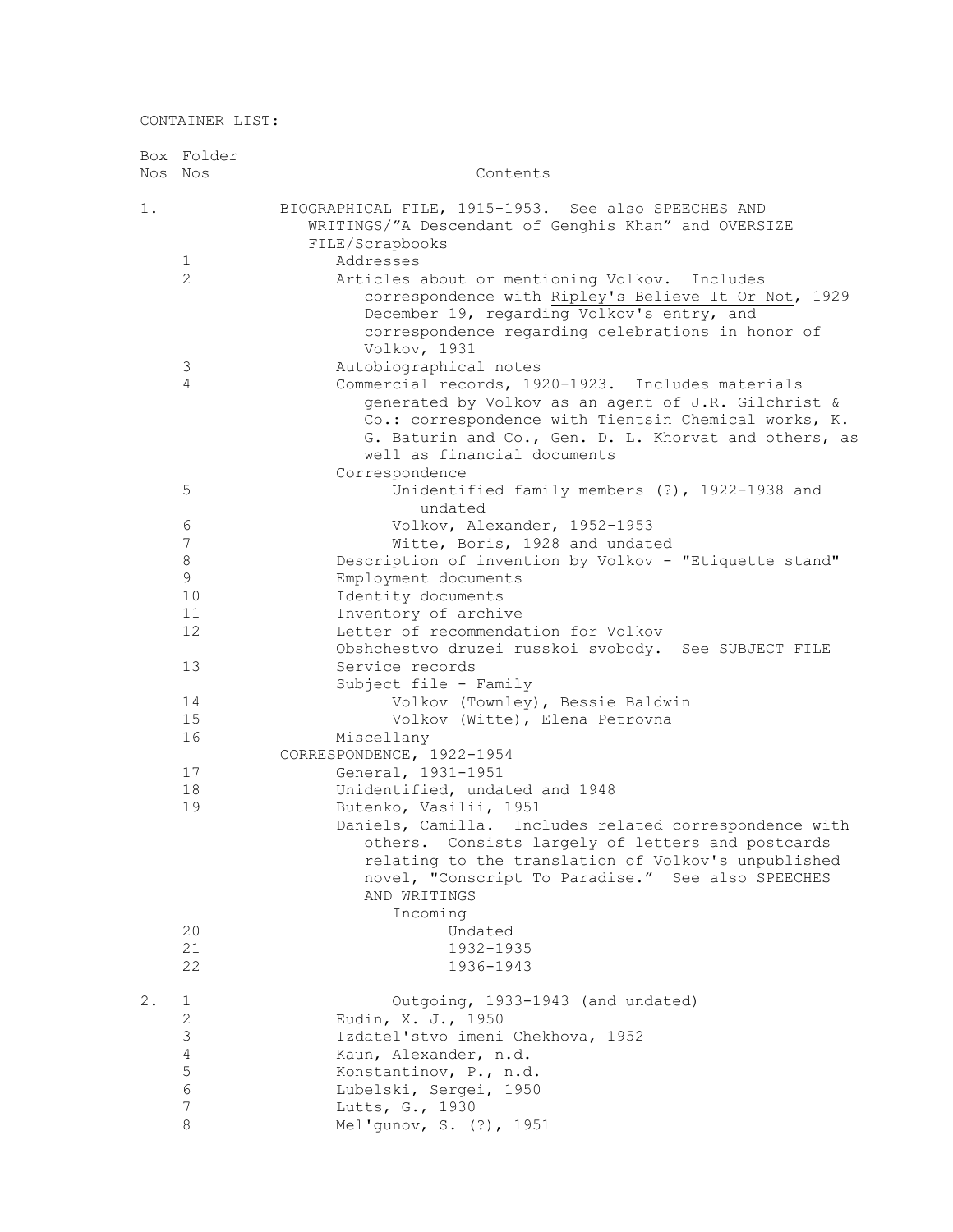|    | 2. (Contd.)     | CORRESPONDENCE (Contd.)                                                                                                                                                                                                              |
|----|-----------------|--------------------------------------------------------------------------------------------------------------------------------------------------------------------------------------------------------------------------------------|
|    | 9               | Novoe Russkoe Slovo, 1951                                                                                                                                                                                                            |
|    | 10              | Panteleieff, Maxim, 1951                                                                                                                                                                                                             |
|    | 11              | Postnikova, Taisiia Anatol'evna, 1953 and undated                                                                                                                                                                                    |
|    | 12              | Rubtsova, T., n.d.                                                                                                                                                                                                                   |
|    | 13              | Sakovitch, 1925                                                                                                                                                                                                                      |
|    | 14              | Serebrennikov, I. I., 1929-1930                                                                                                                                                                                                      |
|    | 15              | Serebrennikova, Aleksandra Nikolaevna, 1929-1933                                                                                                                                                                                     |
|    | 16              | Shapiro, Nadia L., 1927-1954                                                                                                                                                                                                         |
|    | 17              | Shmelev, Ivan S., 1950                                                                                                                                                                                                               |
|    | 18              | Solonevich, Boris, n.d. (fragment). Includes two<br>attached wallet-size photos of Solonevich                                                                                                                                        |
|    | 19              | Tenney, Jack B., Senator, 1948                                                                                                                                                                                                       |
|    | 20              | Vasil'ev, P., 1931                                                                                                                                                                                                                   |
|    | 21              | Vernadsky, G., 1931                                                                                                                                                                                                                  |
|    | 22              | Miscellany. Consists mostly of fragments of letters<br>SPEECHES AND WRITINGS, 1913-1950. See also OVERSIZE FILE                                                                                                                      |
|    |                 | General                                                                                                                                                                                                                              |
|    | 23              | Fragments (unidentified), n.d. Holograph and<br>typescript                                                                                                                                                                           |
|    | 24              | Letters to editor, n.d. Holograph and typescript                                                                                                                                                                                     |
| 3. | $1 - 3$         | Poems, 1913-1936 and undated. Holograph,                                                                                                                                                                                             |
|    |                 | typescript and printed copies                                                                                                                                                                                                        |
|    | 4               | "Amerikanskoe pravopisanie," n.d. Holograph and                                                                                                                                                                                      |
|    |                 | typescript                                                                                                                                                                                                                           |
|    | $\mathsf S$     | "Armeiskii razskaz, " n.d. Holograph                                                                                                                                                                                                 |
|    | $\epsilon$      | "Broshiury R. D. O.," n.d. Typescript                                                                                                                                                                                                |
|    | $7\phantom{.0}$ | "Chekist li Sergei Gevlich," n.d. Typescript, and open                                                                                                                                                                               |
|    |                 | letter of S. P. Mel'gunov                                                                                                                                                                                                            |
|    |                 | "Conscript to Paradise," n.d. May include unrelated<br>material                                                                                                                                                                      |
|    | $8 - 9$         | Background materials. Includes notes by Volkov<br>and others, citations from printed sources,<br>correspondence (between Volkov and various<br>individuals), recollections by others of<br>Mongolia and the activities of Gen. R. F. |
|    |                 | Ungern-Shternberg in 1918-1922                                                                                                                                                                                                       |
|    | 10              | Chapter outlines                                                                                                                                                                                                                     |
|    | 11              | Contract for the translation of the book                                                                                                                                                                                             |
| 4. |                 | Correspondence                                                                                                                                                                                                                       |
|    | $\mathbf{1}$    | General, 1925-1933                                                                                                                                                                                                                   |
|    |                 | Daniels, Camilla. See CORRESPONDENCE                                                                                                                                                                                                 |
|    | $\mathbf{2}$    | Il'ina, Olga, 1927                                                                                                                                                                                                                   |
|    |                 | Drafts and fragments of drafts. Holograph and                                                                                                                                                                                        |
|    |                 | typescript. Includes early drafts told from                                                                                                                                                                                          |
|    |                 | the point of view of E. P. Volkova (Witte)                                                                                                                                                                                           |
|    | $3 - 7$         | General                                                                                                                                                                                                                              |
| 5. | $1 - 5$         | General                                                                                                                                                                                                                              |
| 6. | $1 - 8$         | General                                                                                                                                                                                                                              |
| 7. | $1 - 10$        | General                                                                                                                                                                                                                              |
|    |                 |                                                                                                                                                                                                                                      |
| 8. | $1 - 5$         | General                                                                                                                                                                                                                              |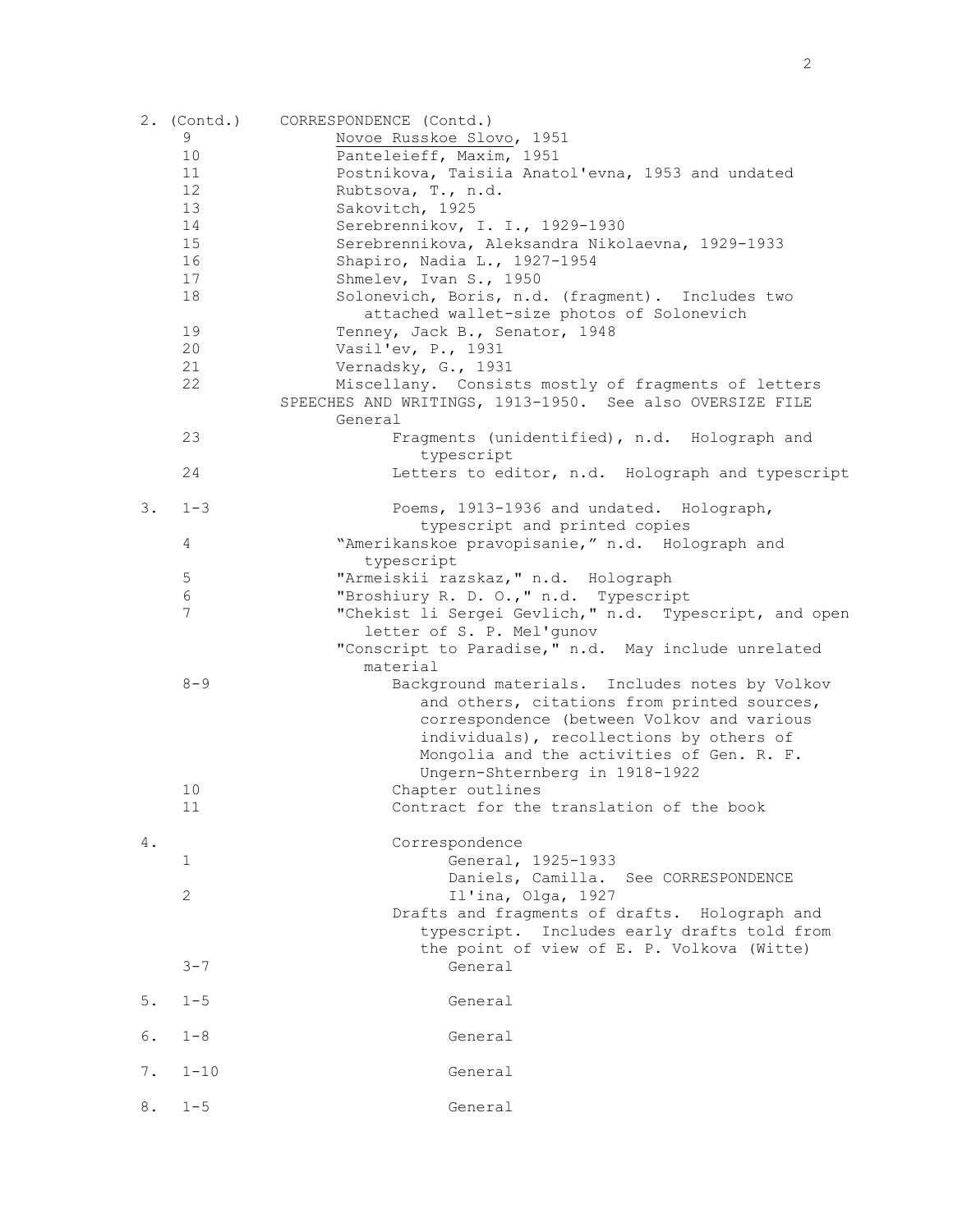| 9.          |             | SPEECHES AND WRITINGS (Contd.)                                                                                                         |
|-------------|-------------|----------------------------------------------------------------------------------------------------------------------------------------|
|             |             | "Conscript to Paradise," (Contd.)                                                                                                      |
|             |             | Drafts and fragments of drafts                                                                                                         |
|             | $1 - 3$     | General                                                                                                                                |
| $10. 1 - 7$ |             | Primarily English translations                                                                                                         |
| $11. 1-9$   |             | Primarily English translations                                                                                                         |
| $12. 1 - 3$ |             | Primarily English translations                                                                                                         |
|             | $4 - 9$     | Final draft (partial)<br>Russian                                                                                                       |
| $13. 1-4$   |             | English                                                                                                                                |
|             | 5           | List of photographs, possibly intended for<br>inclusion in book                                                                        |
|             | 6           | Prepublication reviews                                                                                                                 |
|             | 7           | Synopses and book proposals                                                                                                            |
|             | 8           | "Deti, " n.d. Holograph                                                                                                                |
|             | $\mathsf 9$ | "Di Pi staviat khoroshii rekord v SShA, " n.d.                                                                                         |
|             |             | Typescript                                                                                                                             |
|             | 10          | "Dolina Santa Klary, " n.d. Typescript                                                                                                 |
|             | 11          | "Galantnyia prikliucheniia esaula Malygina, " n.d.<br>Typescript                                                                       |
|             | 12          | "Golova voina, " n.d. Typescript                                                                                                       |
|             | 13          | "Goluboe tria-lia-lia," n.d. Holograph                                                                                                 |
|             | 14          | "Kak pisat'," n.d. Typescript                                                                                                          |
| 14. 1       |             | "Kamuflet ili nakazannyi samokhval (iz galantnykh<br>prikliuchenii esaula Malygina v SShA), " n.d.<br>Typescript                       |
|             | 2           | ["Khunkhuzy"], n.d. Holograph and typescript. Includes                                                                                 |
|             | 3           | background materials and drafts<br>"Krugosvetnoe puteshestvie mistera Stobsa, " n.d.                                                   |
|             | 4           | Typescript<br>"Kto lgal? (Soedinennye shtaty protiv Aldzher Khissa),"                                                                  |
|             |             | n.d. Typescript                                                                                                                        |
|             | 5           | Letter to the editor, unidentified newspaper, n.d.<br>Typescript                                                                       |
|             | 6           | "Literaturnyi roman ili svoi svoemu ponevole brat," n.d.<br>Typescript                                                                 |
|             | 7           | "Moral'nyia kachestva 'belykh'," n.d. Typescript                                                                                       |
|             | 8           | "Ob obychaiakh i obriadakh pri rodakh inorodcheskikh<br>zhenshchin v Sibiri i Srednei Azii," n.d. Typescript<br>(fragments)            |
|             | 9           | "Otboi, " n.d. Typescript                                                                                                              |
|             | 10          | "Our Lady of Chenstohov," n.d. Holograph (in Russian)                                                                                  |
|             | 11          | "Povest' o shestnadtsatoi neistrebimoi rote," n.d.<br>Holograph and typescript                                                         |
|             | 12          | "Protsess Kravchenko s tochki zreniia amerikantsa, " n.d.<br>Holograph and typescript. Includes background<br>material (clippings)     |
|             | 13          | "Put' poslednikh russkikh kniazei," n.d. Typescript.<br>Includes English translation entitled "The Way of the<br>Last Russian Princes" |
|             | 14          | "Razgovor po dusham, " n.d. Typescript                                                                                                 |
|             | 15          | Review of Vestnik Kitaia, n.d. Typescript                                                                                              |
|             | 16          | Review of Vol'naia Sibir', n.d. Typescript                                                                                             |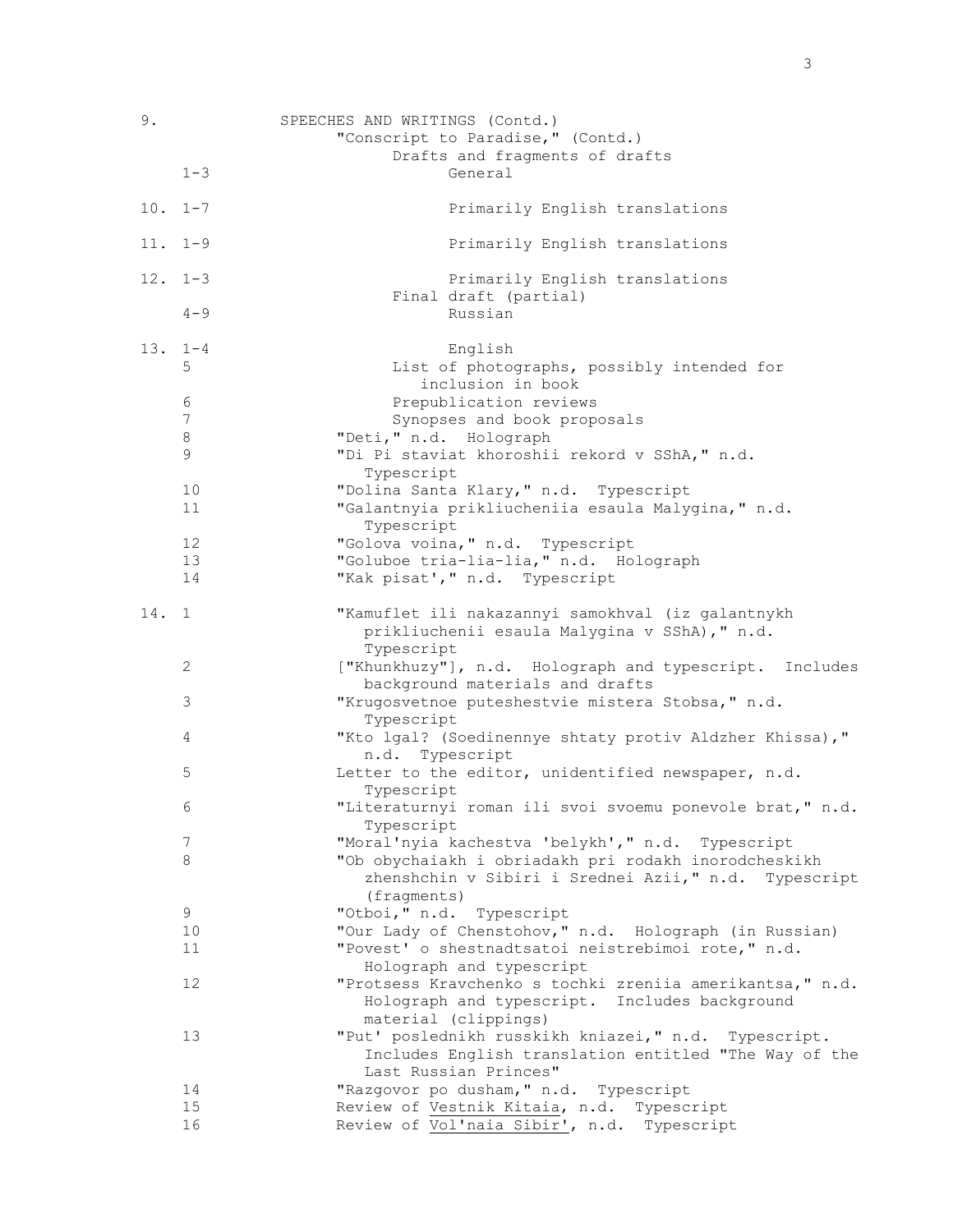|      |                | 14. (Contd.) SPEECHES AND WRITINGS (Contd.)              |
|------|----------------|----------------------------------------------------------|
|      | 17             | "Rubin," n.d. Typescript. Includes English translation   |
|      |                | entitled "The Ruby in the Ring"                          |
|      | 18             | "Second Sight in Tartary," n.d. Typescript               |
|      |                | "Severo-vostochnyi ugol Pekina," n.d. See OVERSIZE       |
|      |                | FILE                                                     |
|      | 19             | "Shtab-rotmistr Ianenko-Iankovskii," n.d. Holograph and  |
|      |                | typescript                                               |
|      | 20             | "Sibirskiia chastushki," n.d. Holograph and typescript   |
|      | 21             | "Sila russkago slova, " n.d. Holograph and typescript    |
|      | 22             | "Sinodik pogibshikh, " n.d. Typescript                   |
|      | 23             | "Skazka pro Bielago Bychka, " n.d. Typescript            |
|      | 24             |                                                          |
|      |                | "Sovnaglost', " n.d. Holograph                           |
|      | 25             | "A Spit," n.d. Holograph                                 |
|      | 26             | "Stiv i Pidro - gruzchiki San-Frantsisko," n.d.          |
|      |                | Typescript                                               |
|      | 27             | "Strannyi sluchai gospodina Belfrans," n.d. Holograph    |
|      | 28             | "Svoboda slova i Amerik. Kommun. Partiia," n.d.          |
|      |                | Holograph and typescript                                 |
|      | 29             | Translation of "An Open Letter to Frederic Jolio-Curie," |
|      |                | signed by ten Nobel Prize Laureates, n.d. Typescript     |
|      |                |                                                          |
| 15.1 |                | Translation of M. Osorgin's "Goluboi kon'," n.d.         |
|      |                | Typescript                                               |
|      | $\mathbf{2}$   | "Ulybka Vyshinskago, " n.d. Typescript                   |
|      | $\mathfrak{Z}$ | Untitled article on Cossacks, n.d. Typescript            |
|      | $\overline{4}$ | Untitled draft of work on U.S. recognition of U.S.S.R.,  |
|      |                | n.d. Holograph                                           |
|      | $\mathsf S$    | Untitled draft of review of Western and émigré books and |
|      |                | articles on U.S.S.R., n.d. Holograph                     |
|      | 6              | Untitled memoir of university life, n.d. Typescript      |
|      | 7              | Untitled summary of notes of A. Jigalin regarding his    |
|      |                | experiences in China in 1945-1947, n.d. Holograph        |
|      | 8              | Untitled synopsis of literary work on the Russian Civil  |
|      |                | War, n.d. Holograph                                      |
|      | 9              | Untitled work on Eugene Lyons, n.d. Holograph and        |
|      |                | typescript                                               |
|      | 10             | Untitled work on experiences during the Russian Civil    |
|      |                | War, n.d. Typescript                                     |
|      | 11             | Untitled work on front-line experiences in 1915, n.d.    |
|      |                | Holograph                                                |
|      | 12             | Untitled work on Russians in San Francisco, n.d.         |
|      |                | Typescript                                               |
|      | 13             | "Vrediteli, " n.d. Typescript                            |
|      | 14             | "Vziatie bielymi Troitskosavska i sobytiia na russko-    |
|      |                | mongol'skoi granitsie (1918-1919 g.g.)," n.d.            |
|      |                | Typescript                                               |
|      | 15             | "Znaiut li chto tvoriat," n.d. Typescript                |
|      |                |                                                          |
|      |                | "Predel," 1921. See "Predel," 1930 July 11 and OVERSIZE  |
|      |                | FILE/Scrapbooks/Clippings I                              |
|      | 16             | "Ob Ungernie," Novosti zhizni, 1921. Printed copy        |
|      | 17             | "Posliednie dni ungernovshchiny," Zaria, 1921. Printed   |
|      |                | сору                                                     |
|      | 18             | "Material ob Ungerne, " 1921-1931. Typescript. Includes  |
|      |                | "Ob Ungernie, " "Konets Ungerna, " "Zagovor protiv       |
|      |                | Ungerna, " and "Ungern v Mongolii"                       |
|      | 19             | "O dnevnike gen. barona A. Budberga, " Russkaia zhizn',  |
|      |                | 1928 February 3. Background material and printed         |
|      |                | copy                                                     |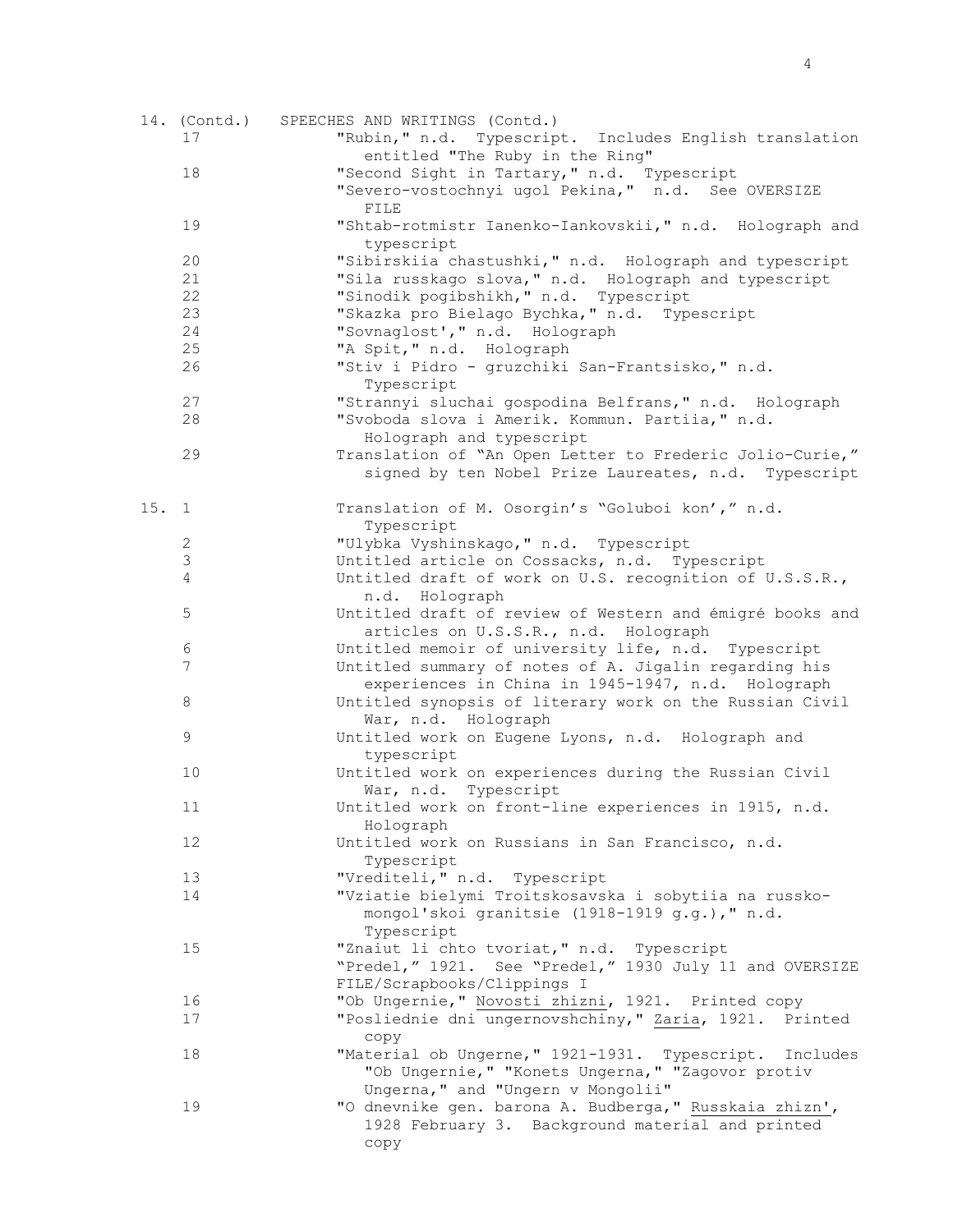|      | 15. (Contd.)   | SPEECHES AND WRITINGS (Contd.)                                               |
|------|----------------|------------------------------------------------------------------------------|
|      | 20             | "Ideal'nyi dom," Russkaia zhizn', 1928 June 3. Printed                       |
|      |                | copy                                                                         |
|      | 21             | "Schast'e rotmistra Gei-Tur," Novaia zaria, 1929 January                     |
|      |                | 9. Printed copy                                                              |
|      | 22             | "Istinnyia prikliucheniia, " n.d. Includes English                           |
|      |                | translation entitled "A Job For a Prince" (notarized                         |
|      |                | 1929 February 23) and correspondence with Pervaia                            |
|      |                | russkaia kino-studiia, 1924-1931. Typescript                                 |
|      | 23             | "Meshchanskiia nastroeniia," Novaia zaria, 1929 April                        |
|      |                | 13. Printed copy                                                             |
|      | 24             | "Sviazyvaiushchee nachalo, " 1929 June 29. Typescript                        |
|      |                | (under the pseudonym of Ivan Zuda)                                           |
|      | 25             | "Predel," Russkaia zhizn', 1930 July 11. Typescript and                      |
|      |                |                                                                              |
|      |                | printed copy. Possibly related to a 1921 article of                          |
|      |                | the same title                                                               |
|      | 26             | "A Descendant of Genghis Khan," Asia, 1931 November.                         |
|      |                | Printed copy. Includes drafts in English and                                 |
|      |                | Russian, entitled "Stepnoi aristocrat." Also                                 |
|      |                | includes biographical information                                            |
|      | 27             | Untitled profiles of Russian emigrants in the United                         |
|      |                | States, 1932 or 1933. Typescript                                             |
|      | 28             | "East and West," Novaia zaria, 1932 January 23.                              |
|      |                | Typescript of English translation. Includes review                           |
|      |                | of Grace Burrough's dance concert by Flora Reif                              |
|      |                | V pyli chuzhikh dorog [1933], Berlin                                         |
|      | $29 - 30$      | Typescript                                                                   |
|      |                |                                                                              |
|      |                |                                                                              |
| 16.1 |                | Proofs                                                                       |
|      | $\sqrt{2}$     | Printed copy                                                                 |
|      | $\mathfrak{Z}$ | Reviews and correspondence                                                   |
|      | $\overline{4}$ | Review of George Stewart, The White Armies, Novaia                           |
|      |                | zaria, 1933 August 1. Typescript and printed copy.                           |
|      |                | Includes abridged English translation                                        |
|      | 5              | "Kogda roga prinosili bogatstvo," Novaia zaria, 1933                         |
|      |                | December 16. Printed copy                                                    |
|      | 6              | "Amerikanskii korrespondent," Zemlia kolumba, 1936                           |
|      |                | March. Typescript. Includes abridged English                                 |
|      |                | translation                                                                  |
|      | 7              | "Asia's Oldest Democracy," 1936. Typescript. Includes                        |
|      |                | Russian and English drafts and related correspondence                        |
|      | 8              | "Zagadochnaia smert' Krivitskago," Russkaia zhizn', 1949                     |
|      |                | August 23. Printed copy                                                      |
|      | 9              | "Komissiia Khuvera," Russkaia zhizn', 1949 September 17.                     |
|      |                | Printed copy. Includes notes, background materials,                          |
|      |                | and correspondence                                                           |
|      | 10             | "Kak Gor'kii ispol'zoval amerikanskoe mylo," Russkaia                        |
|      |                | mysl', 1950 May 12. Typescript                                               |
|      | 11             | Letters to the editor, Russkaia zhizn', 1950 August 11                       |
|      |                | and 30. Printed copies. Includes background                                  |
|      |                | material and correspondence                                                  |
|      | 12             | "Krestovyi pokhod za svobodu, " 1950 September 3.                            |
|      |                | Typescript. Includes background material<br>"Son redaktora," 1952 September. |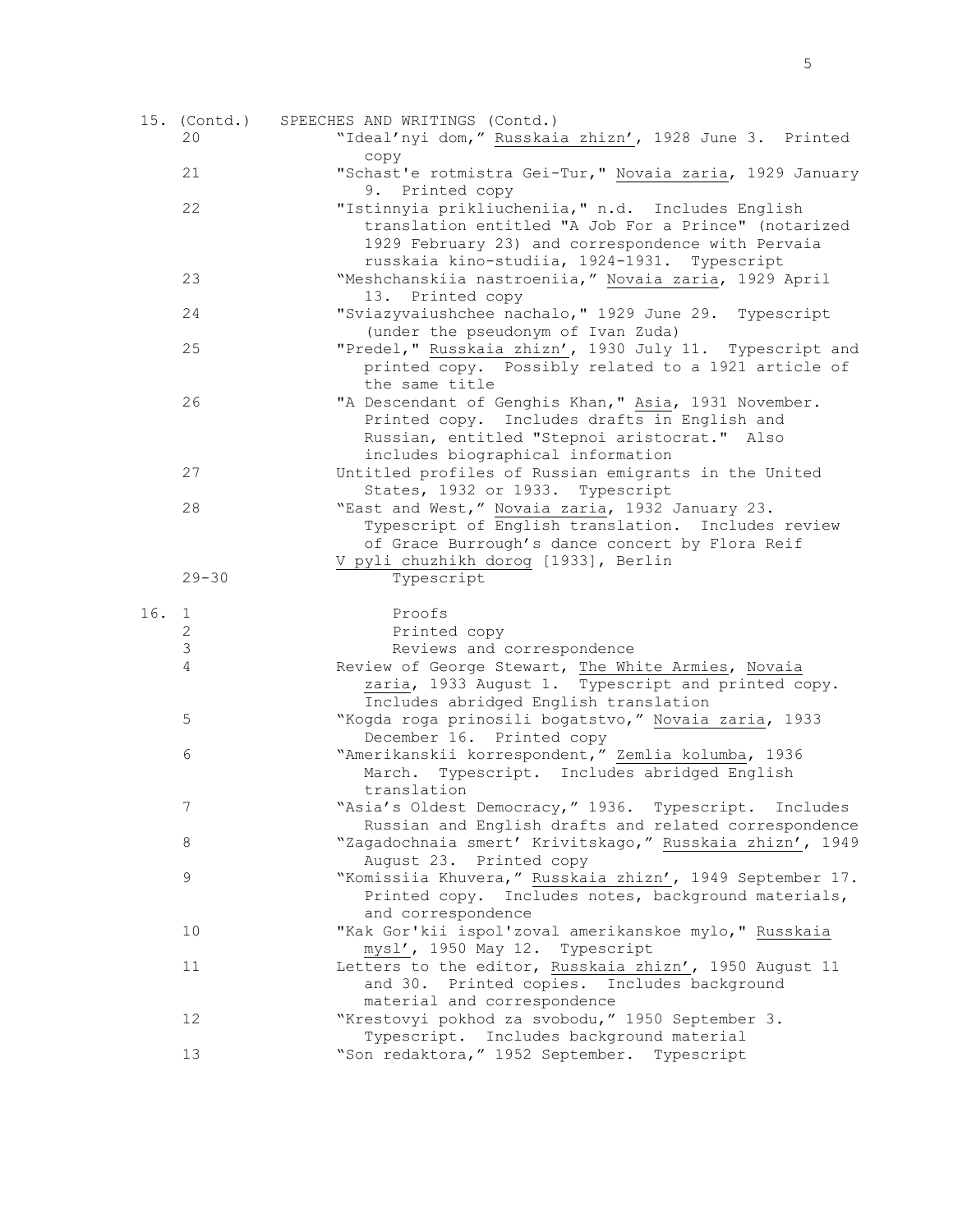| 17.   |              | SUBJECT FILE, 1913-1953. Unless noted otherwise, files<br>consist of clippings and other printed matter                                                                                                       |
|-------|--------------|---------------------------------------------------------------------------------------------------------------------------------------------------------------------------------------------------------------|
|       | $\mathbf{1}$ | Abductions, Political--Europe. Relates to Soviet<br>abductions of anti-Communist figures, particularly in<br>post-World War II Germany, and to the abduction of<br>Gen. A. P. Kutepov in France, 1937         |
|       | 2            | American-Russian Institute. Publications and printed<br>matter                                                                                                                                                |
|       | 3            | Beloff, Georgei. Includes letters to the editor and<br>other correspondence by Volkov and others relating to<br>Beloff's article (also included), "Still Alive,"<br>Liberty, 1933                             |
|       | 4            | Bridges, Harry                                                                                                                                                                                                |
|       | $\mathsf S$  | Catholicism and Eastern Orthodoxy                                                                                                                                                                             |
|       | $\epsilon$   | Cheka                                                                                                                                                                                                         |
|       | 7            | Church of Christ the Savior, Berkeley, CA                                                                                                                                                                     |
|       | $\,8\,$<br>9 | Communists, California                                                                                                                                                                                        |
|       |              | Diplomatic and Consular Service, Soviet Union. Relates<br>to the escape of Oksana Kasenkina from the Soviet<br>consulate in New York in 1948 and subsequent<br>diplomatic scandal                             |
|       |              | Eastern Orthodox Church. SEE Catholicism                                                                                                                                                                      |
|       | 10<br>11     | Friends of Fighters for Russian Freedom<br>Grebenshchikov, Georgii                                                                                                                                            |
|       | 12           | Karelina, Mariia Nikolaevna. Correspondence, including<br>letter, n.d., describing her escape from the Soviet<br>Union                                                                                        |
|       | 13           | Lavrova (Shapiro), Nadia. Typescript and clippings of<br>her articles in various newspapers                                                                                                                   |
|       | 14           | Obshchestvo druzei russkoi svobody                                                                                                                                                                            |
|       | 15           | Orthodox Eastern Church. Relates to activities of<br>Church in Russia as well as in the United States                                                                                                         |
| 18. 1 |              | Plevitskaia, Nadezhda                                                                                                                                                                                         |
|       | 2            | Press, Russian--Caricatures                                                                                                                                                                                   |
|       | 3            | Propaganda, Anti-Communist--United States. Includes<br>clippings, correspondence and other printed matter<br>relating to activities of Americans and Russians in<br>this field                                |
|       | 4            | Pushkin, Aleksandr Sergeevich. Includes correspondence                                                                                                                                                        |
|       |              | and newspaper issues for 1937 (100 <sup>th</sup> anniversary of<br>Pushkin's death)                                                                                                                           |
|       | $\mathsf S$  | Rasputin, Grigorii                                                                                                                                                                                            |
|       | 6            | Russian Far East. Brief memoir of life and social<br>customs in Transbaikal region, 1900-1922, by<br>unidentified author                                                                                      |
|       | 7            | Russian language<br>Russians--China                                                                                                                                                                           |
|       | 8            | General                                                                                                                                                                                                       |
|       | 9            | Shanghai.<br>Includes correspondence and drafts of<br>newspapers articles by various journalists (M.<br>Lidin and others), mainly relating to the post-<br>World War II period<br>Russians--Foreign countries |
|       | 10           | General                                                                                                                                                                                                       |
|       | 11           | 'Sovpatrioty'                                                                                                                                                                                                 |